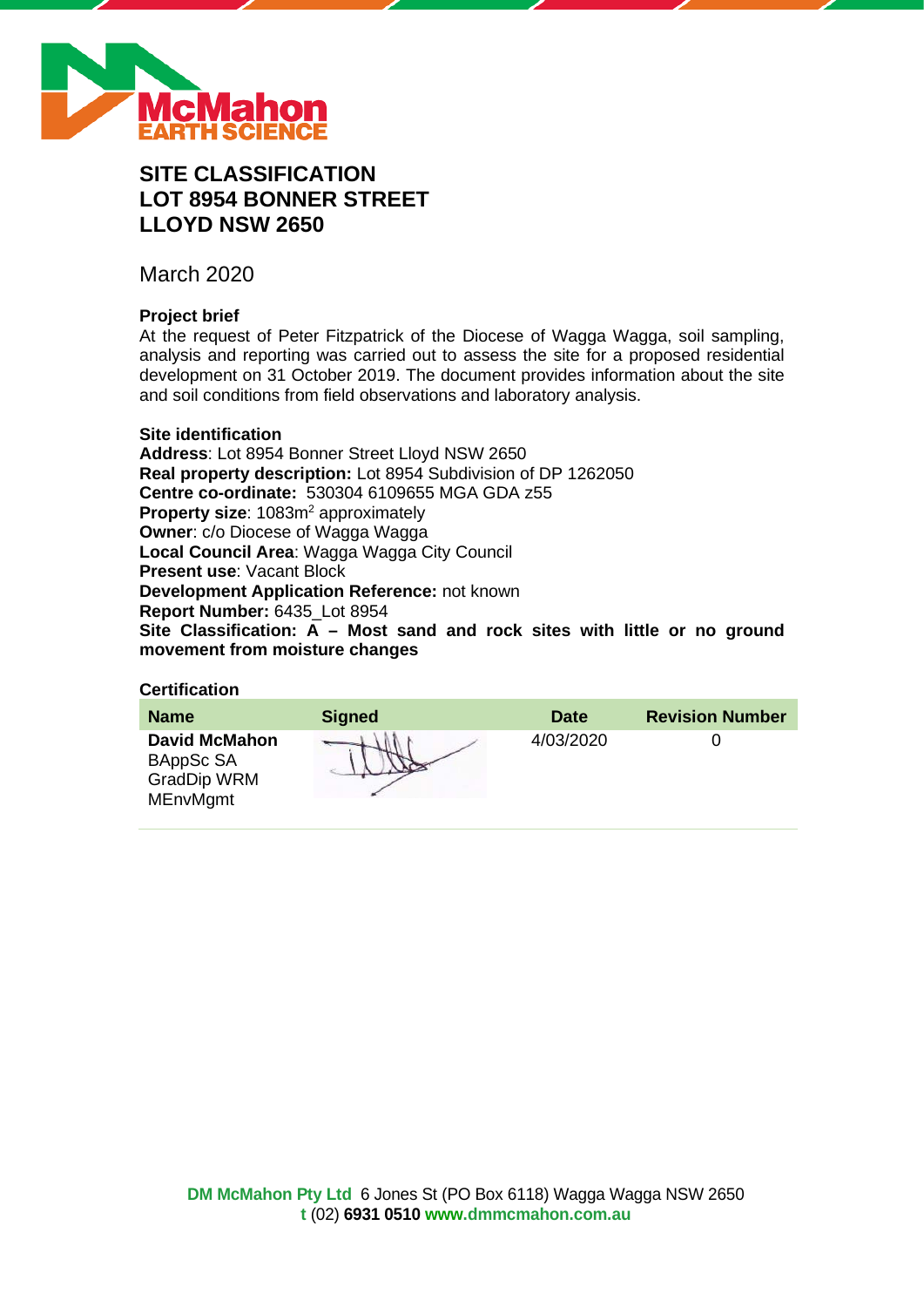### **Physical characteristics of the site**

A desktop review and investigation of the topography, hydrology, soil, lithology, geology and hydrogeology of the site has been undertaken and are as follows:

# **Topography**

The Lake Albert 1:25,000 Topographic Map (Sheet 8327-1S) indicates that the site is located at an elevation of approximately 264m AHD. The site landform is classed as a simple slope and the slope class is gently inclined.

### **Vegetation**

The site is devoid of vegetation.

### **Hydrology**

The nearest named waterway is Stringybark Creek located 3414m to the south east of the site. Due to the relative incline of the site, rainfall is likely to both run off and infiltrate into the relatively permeable topsoil.

### **Weather**

The average rainfall for Wagga Wagga is approximately 526.8mm per annum, with the wettest months being October, June and July. Annual mean evaporation for the region is 1715.5mm with mean daily evaporation ranges from 1.2mm in July to 9.2mm in January. Wagga Wagga is characterised by cold wet winters and hot dry summers with mean maximum temperatures ranging from 12.9°C in July to 31.9 °C in January and mean minimum temperatures ranging from 1.3ºC in July to 15.9ºC in February. Rainfall, temperature and evaporation data from Wagga Wagga Agricultural Institute 73127 (www.bom.gov.au).

### **Soil & Landform**

The site lies within the mapping unit ld from the Soil Landscapes of the Wagga Wagga 1:100 000 Sheet (DLWC, 1997). The map unit ld is described as:

# *ld – Lloyd (Erosional Landscapes)*

*Landscape*: rolling low hills on Ordovician metasedimentary rocks. Local relief 30–90 m; slopes 10–20%. Broad crests and ridges; long waning mid to lower slopes; broad drainage depressions. Variable rock outcrop 0–50%. Extensively to completely cleared mid to high open-forest.

*Soils*: shallow (<0.5 m), moderately well-drained Paralithic Leptic Rudosols (Lithosols) on some crests, ridges and upper slopes; deep (1.0–1.5 m), imperfectly drained Red Kurosols (Red Podzolic Soils) on other crests and upper slopes; moderately deep (0.5– 1.0m), moderately well-drained Red Chromosols and Kurosols (Red Podzolic Soils) on mid to lower slopes; and moderately deep (0.5–1.0 m), imperfectly drained Brown Kurosols (Yellow Podzolic Soils) in drainage lines.

*Limitations*: high erosion hazard; steep slopes (localised); localised rock outcrop; localised poor drainage; localised waterlogging; foundation hazard (localised); mass movement; shallow, stony and strongly acid soils (on ridges and upper slopes); localised aluminium toxicity; localised salinity.

### **Lithology and Geology**

Undivided Ordovician metasedimentary rocks—thinly interbedded siltstones, shales and phyllites, with minorschists and minor quartzites. Lithology is highly variable

over a short distance. Relatively thick (1 m to several metres) colluvial and slopewash clayey sediments occur on lower slopes and in drainage depressions. There is generally no rock outcrop, but occasionally <50% (at sites usually underlain by sandstone).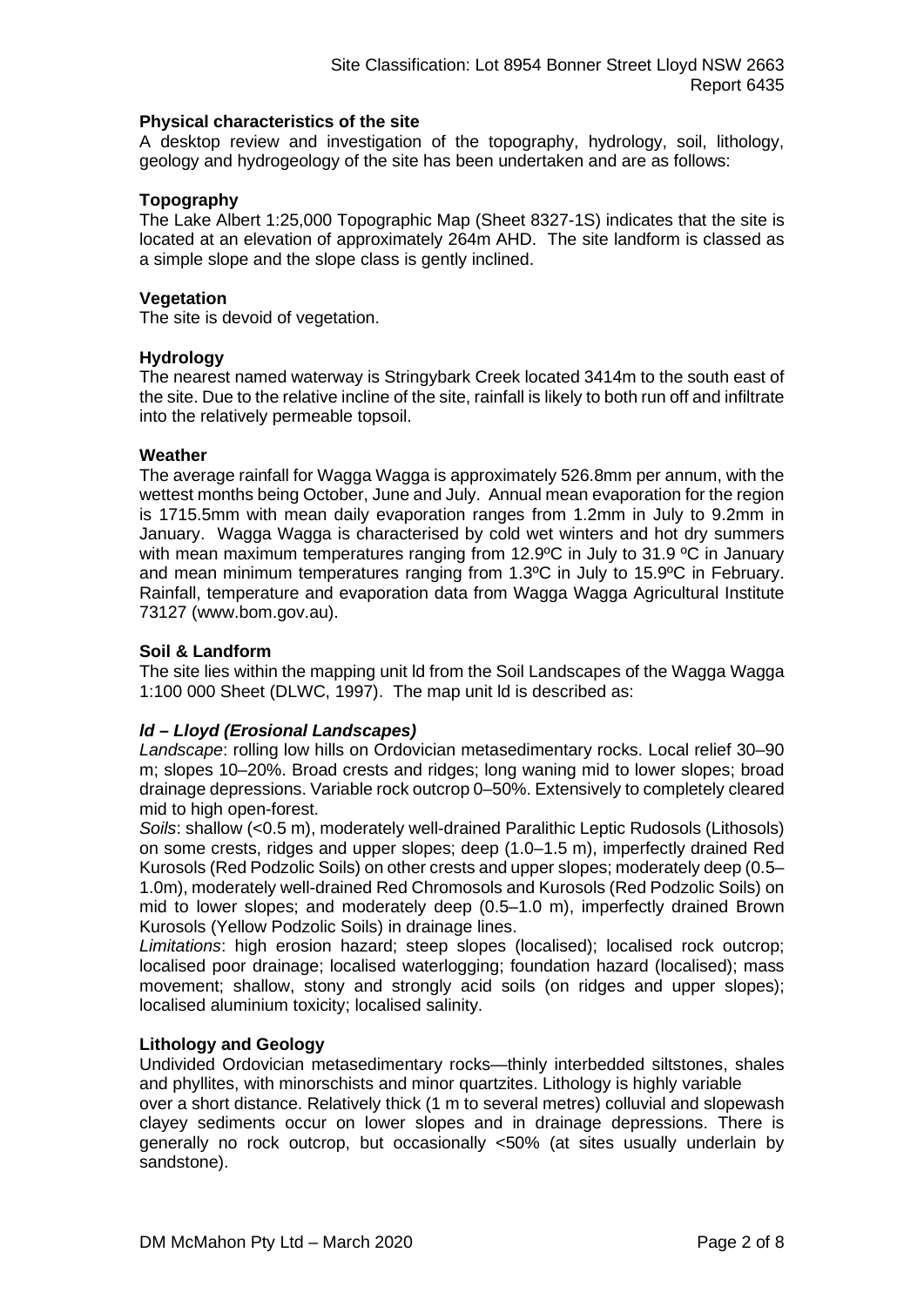# **Hydrogeology**

From the Geoscience Australia hydrogeology dataset, the groundwater beneath the site is described as porous, extensive highly productive aquifers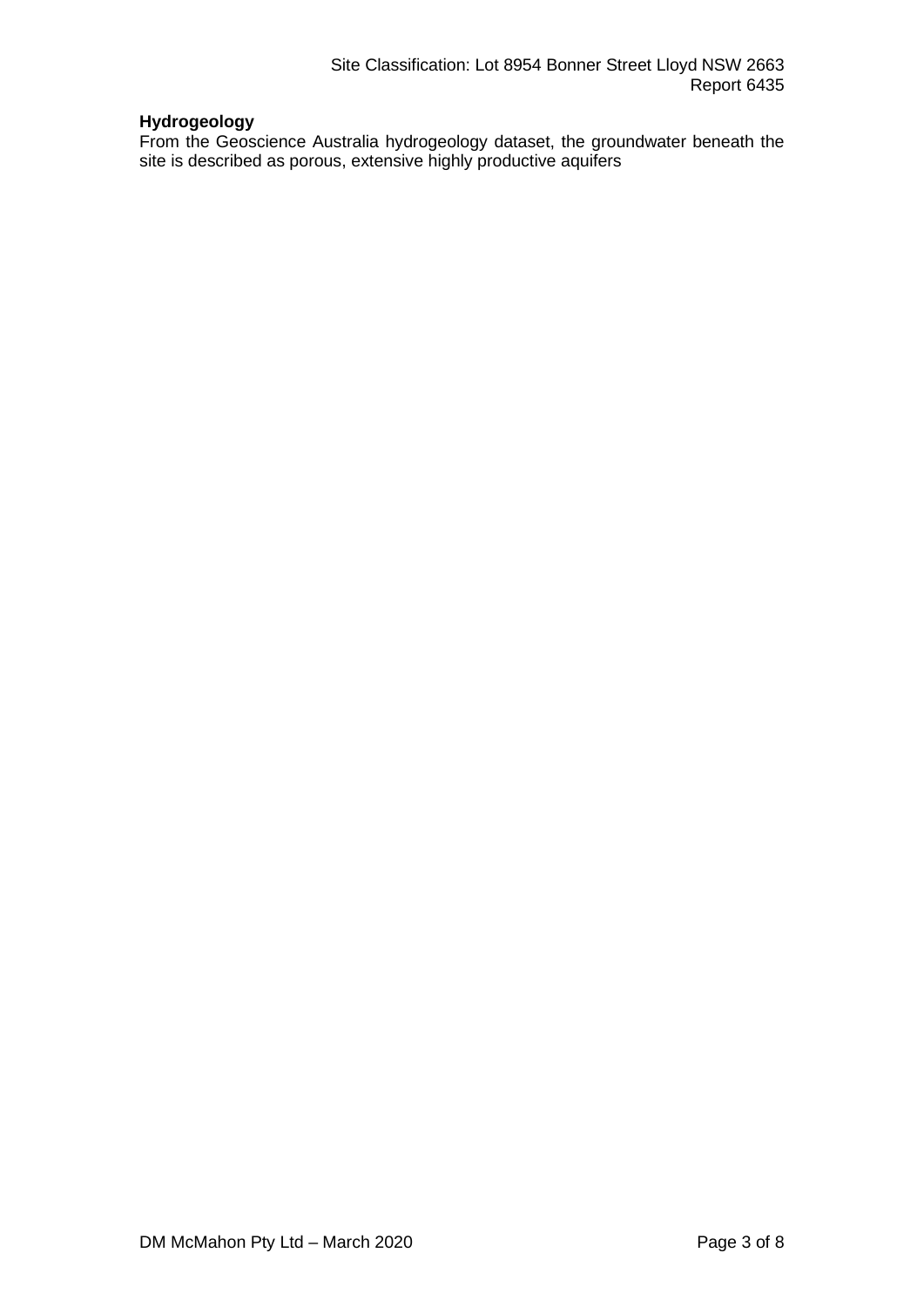# **Site Condition**

Through site investigation, field observations, in situ tests and laboratory analysis the following site geotechnical model has been developed. Details of the general conditions encountered with a field description of the soil, engineering properties and the location of the boreholes can be seen as follows, Table 1, Figure 1.

#### **Table 1:** *Site geotechnical model with field description and observations*

| <b>Soil</b><br><b>Origin</b> | <b>Depth</b><br>(m) | <b>Class</b><br><b>(AS17</b><br>26<br>$-2017)$ | Soil Name /<br><b>Description</b>       | <b>Grain</b><br><b>Size</b> | <b>Primary</b><br><b>Colour</b> | <b>Mottle</b><br><b>Colour</b> | <b>Mois-</b><br>ture | Plas-<br>ticity | <b>Consis-</b><br>tency | <b>Observations</b><br>and/or comments | <b>Engineering</b><br><b>Properties</b> |
|------------------------------|---------------------|------------------------------------------------|-----------------------------------------|-----------------------------|---------------------------------|--------------------------------|----------------------|-----------------|-------------------------|----------------------------------------|-----------------------------------------|
| <b>Borehole 1</b>            |                     |                                                |                                         |                             |                                 |                                |                      |                 |                         |                                        |                                         |
| <b>FILL</b>                  | $0.0 - 0.2$         | <b>CI</b>                                      | <b>Silty CLAY</b>                       | Fine                        | Yellowish<br><b>Brown</b>       | Nil                            | D                    | Low             | Firm                    | $\,$                                   |                                         |
| $\overline{\phantom{0}}$     | 0.2                 | -                                              | Bedrock -<br>Ordovician<br>Metasediment | $\overline{\phantom{0}}$    | $\overline{\phantom{a}}$        | Nil                            | -                    | -               | -                       | Refusal at 0.2m on<br>OM.              | Ys<br>Expansivity<br>$0-20$ mm          |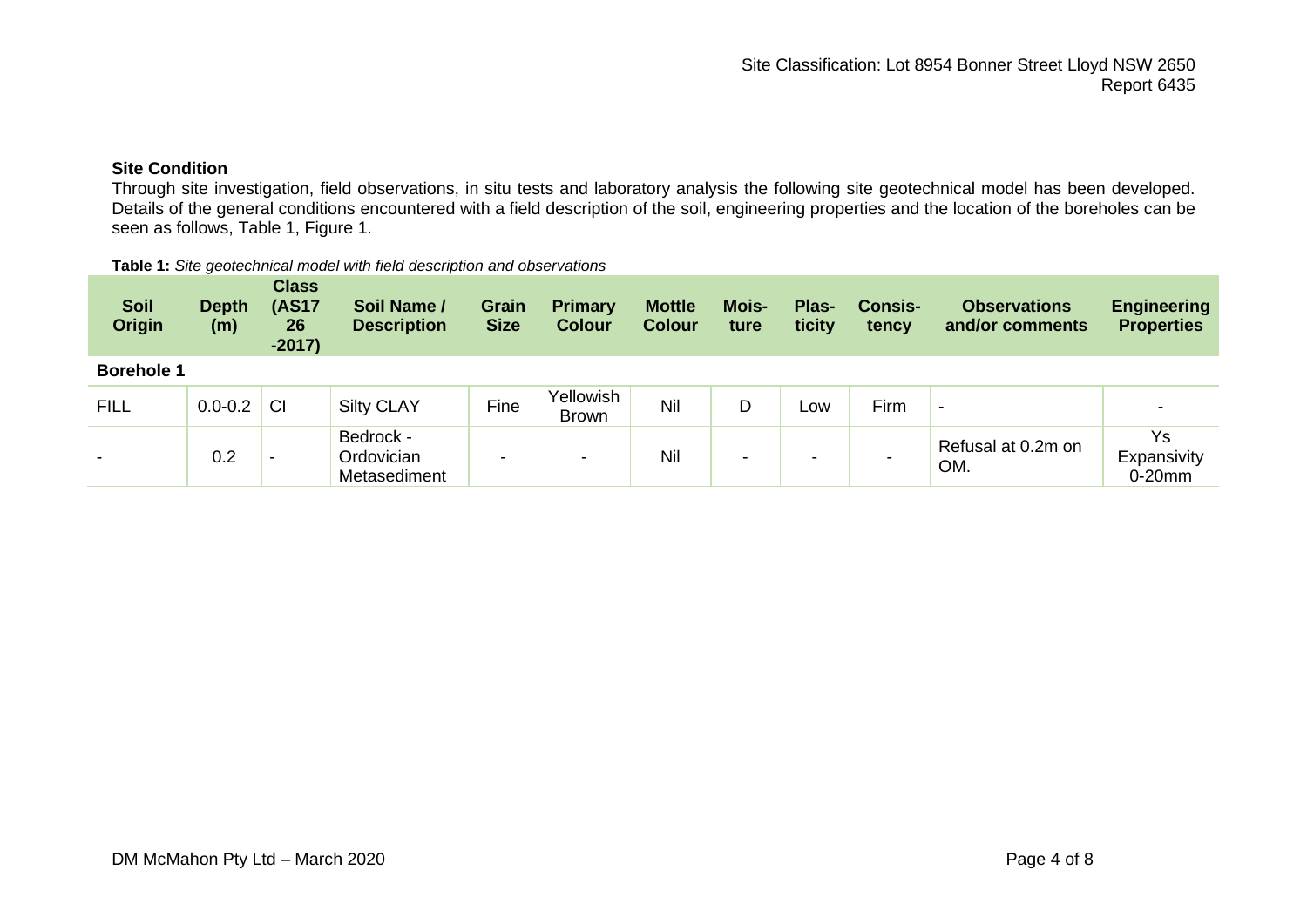Site Classification: Lot 8954 Bonner Street Lloyd NSW 2663 Report 6435



**Figure 1:** *Annotated site plan overlain on aerial photograph depicting borehole locations*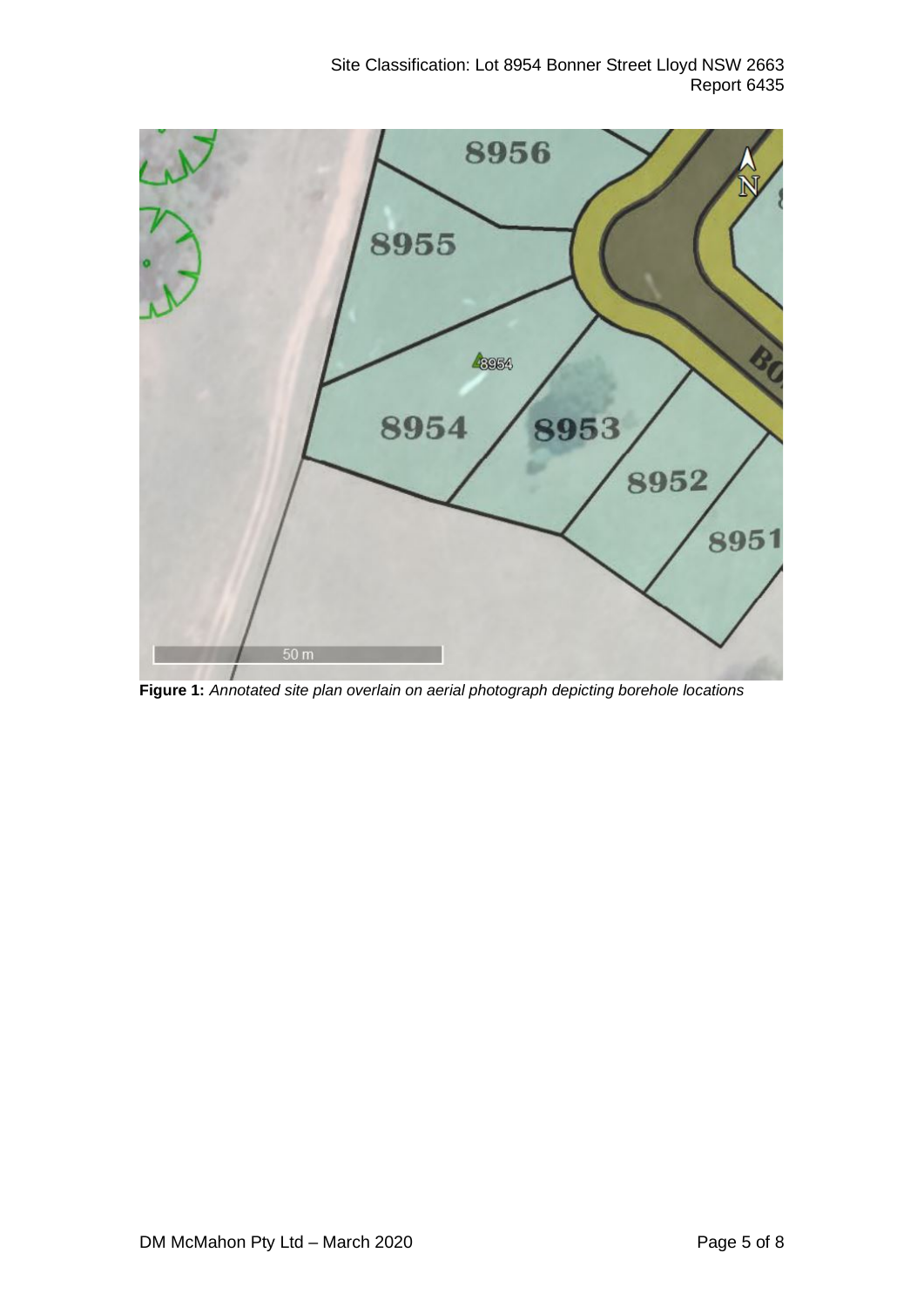# **Site Classification**

Based on the field assessment and laboratory data and assumptions therein the site is classified as **A – Most sand and rock sites with little or no ground movement from moisture changes** by reference to AS2870:2011.

### **Assumptions**

Site investigation and classification was carried out by reference to AS2870:2011. The proposed building is a single storey residential development.

This classification is based on the footings being founded into the underlying ordovician metasedimentary bedrock. If the footings are not into the specified material the site classification will need to be reassessed.

Footings may be founded partly on fill and partly on natural material depending on founding depths. As such, footing design may require careful consideration by the structural engineer to minimise potential differential settlement.

An allowable bearing pressure of up to 50kPa and 100kPa for raft slab beams and strip footings respectively may be adopted.

If more than 0.4m of uncontrolled fill is present or placed, or if depth of excavation within the building area extends more than 0.5m below the existing surface, the above classification will need to be reassessed.

Any earthworks on site will be carried out by reference to AS3798: 2007.

If any unconsolidated or saturated soils are encountered during excavation, or conditions that are not alike the above description, the site supervisor should be informed, the work stopped and this office be contacted immediately for further evaluation.

Where trees and large shrubs are removed from the site all roots are to be removed and voids replaced with compacted fill by reference to AS3798:2007.

The soils investigated are all natural ground and no free groundwater was encountered at the time of the investigation.

Site drainage and vegetation limitations are adhered to as per the CSIRO Foundation Management and Footing Performance: A Homeowner's guide, BTF-2011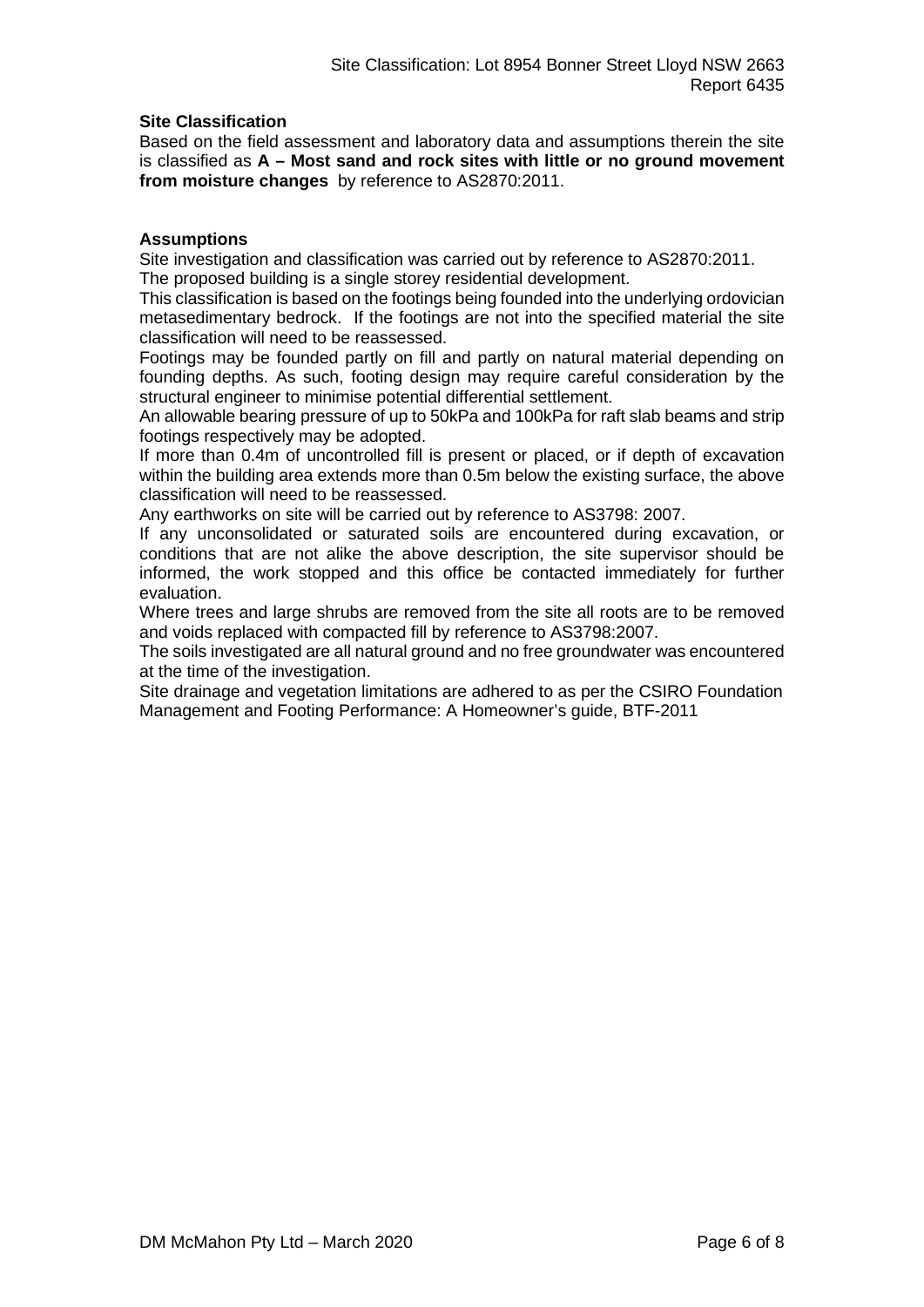# Site Classification: Lot 8954 Bonner Street Lloyd NSW 2663 Report 6435

| <b>Log Column</b>  |                      | <b>Symbol</b>                      | <b>Definition</b>                                                                                                                                                                                                                                                                                                                                                                                                          |  |  |  |
|--------------------|----------------------|------------------------------------|----------------------------------------------------------------------------------------------------------------------------------------------------------------------------------------------------------------------------------------------------------------------------------------------------------------------------------------------------------------------------------------------------------------------------|--|--|--|
| <b>Soil Origin</b> |                      | <b>TOPSOIL</b>                     | Mantle of surface and/or near-surface soil often but not always defined by high levels of organic<br>material, both dead and living. Remnant topsoils are topsoils that subsequently been buried by<br>other transported soils. Roots of trees may extend significantly into otherwise unaltered soil and<br>the presence of roots is not a sufficient reason for describing a material as topsoil.                        |  |  |  |
|                    |                      | <b>FILL</b>                        | Any material which has been placed by anthropogenic processes                                                                                                                                                                                                                                                                                                                                                              |  |  |  |
|                    |                      | Alluvial                           | Deposited by streams and rivers                                                                                                                                                                                                                                                                                                                                                                                            |  |  |  |
|                    |                      | Colluvial                          | Soil and rock debris transported down slope by gravity, with or without the assistance of flowing<br>water and generally deposited in gullies or at the base of slopes. Colluvium is often used to<br>refer to thicker deposits such as those formed from landslides, whereas the term 'slopewash'<br>may be used for thinner and more widespread deposits that accumulate gradually over longer<br>geological timeframes. |  |  |  |
|                    |                      | Extremely<br>weathered<br>material | Formed directly from in situ weathering of geological formations. Although this material is of soil<br>strength, it retains the structure and/or fabric of the parent rock material.                                                                                                                                                                                                                                       |  |  |  |
|                    |                      | Residual                           | Formed directly from in situ weathering of geological formations. These soils no longer retain<br>any visible structure or fabric of the parent soil or rock material                                                                                                                                                                                                                                                      |  |  |  |
| Class              |                      | GW                                 | Gravel and gravel-sand mixtures, little to no fines                                                                                                                                                                                                                                                                                                                                                                        |  |  |  |
| (AS1726-<br>2017)  |                      | GP                                 | Gravel and gravel-sand mixtures, little to no fines, uniform gravels                                                                                                                                                                                                                                                                                                                                                       |  |  |  |
|                    |                      | GМ                                 | Gravel-silt mixtures and gravel-sand-silt mixtures                                                                                                                                                                                                                                                                                                                                                                         |  |  |  |
|                    |                      | GC                                 | Gravel-clay mixtures and gravel-sand-clay mixtures                                                                                                                                                                                                                                                                                                                                                                         |  |  |  |
|                    |                      | SW                                 | Sand and gravel-sand mixtures, little to no fines                                                                                                                                                                                                                                                                                                                                                                          |  |  |  |
|                    | Coarse grained soils | <b>SP</b>                          | Sand and gravel-sand mixtures, little to no fines                                                                                                                                                                                                                                                                                                                                                                          |  |  |  |
|                    |                      | <b>SM</b>                          | Sand-silt mixtures                                                                                                                                                                                                                                                                                                                                                                                                         |  |  |  |
|                    |                      | SC                                 | Sand-clay mixtures                                                                                                                                                                                                                                                                                                                                                                                                         |  |  |  |
|                    |                      | ML                                 | Inorganic silt and very fine sand, rock flour, silty or clayey fine sand or silt with low plasticity                                                                                                                                                                                                                                                                                                                       |  |  |  |
|                    | soils                | CL, CI                             | Inorganic clays of low to medium plasticity, gravelly clay, sandy clay                                                                                                                                                                                                                                                                                                                                                     |  |  |  |
|                    |                      | OL                                 | Organic silt                                                                                                                                                                                                                                                                                                                                                                                                               |  |  |  |
|                    |                      | MН                                 | Inorganic silt                                                                                                                                                                                                                                                                                                                                                                                                             |  |  |  |
|                    | Fine grained         | CН                                 | Inorganic clays of high plasticity                                                                                                                                                                                                                                                                                                                                                                                         |  |  |  |
|                    |                      | OН                                 | Organic clay of medium to high plasticity, organic silt                                                                                                                                                                                                                                                                                                                                                                    |  |  |  |
|                    |                      | Pt                                 | Peat, highly organic soil                                                                                                                                                                                                                                                                                                                                                                                                  |  |  |  |
| Soil Name/         |                      | SAND                               | Coarse grained soil                                                                                                                                                                                                                                                                                                                                                                                                        |  |  |  |
| <b>Description</b> |                      | SILT                               | Fine grained soil - low dry strength, low wet toughness and dilatancy                                                                                                                                                                                                                                                                                                                                                      |  |  |  |
|                    |                      | <b>CLAY</b>                        | Fine grained soil – high dry strength, high wet toughness and plasticity                                                                                                                                                                                                                                                                                                                                                   |  |  |  |
| <b>Grain Size</b>  |                      | Coarse                             | >2mm                                                                                                                                                                                                                                                                                                                                                                                                                       |  |  |  |
|                    |                      | Medium                             | $0.06 - 2mm$                                                                                                                                                                                                                                                                                                                                                                                                               |  |  |  |
| <b>Moisture</b>    |                      | Fine<br>D                          | $<$ 0.06 $mm$                                                                                                                                                                                                                                                                                                                                                                                                              |  |  |  |
|                    |                      | Т                                  | Dry<br><b>Moderately Moist</b>                                                                                                                                                                                                                                                                                                                                                                                             |  |  |  |
|                    |                      | М                                  | Moist                                                                                                                                                                                                                                                                                                                                                                                                                      |  |  |  |
|                    |                      | W                                  | Wet                                                                                                                                                                                                                                                                                                                                                                                                                        |  |  |  |
| <b>Plasticity</b>  |                      | Non-plastic                        | Not applicable                                                                                                                                                                                                                                                                                                                                                                                                             |  |  |  |
|                    |                      | Low                                | Only slight pressure is required to roll the thread of soil near the plastic limit. The thread and<br>lump are weak and soft. The dry specimen crumbles into powder with some finger pressure.                                                                                                                                                                                                                             |  |  |  |
|                    |                      | Medium                             | Medium pressure is required to roll the thread of soil to near the plastic limit. The thread and<br>lump have medium stiffness. The dry specimen breaks into pieces or crumbles with<br>considerable finger pressure.                                                                                                                                                                                                      |  |  |  |
|                    |                      | High                               | Considerable pressure is required to roll the thread to near the plastic limit. The thread and the<br>lump have very high stiffness. The dry specimen cannot be broken with finger pressure.<br>Specimen will break into pieces between thumb and a hard surface.                                                                                                                                                          |  |  |  |
| <b>Consistency</b> |                      | Very Soft (VS)                     | Exudes between fingers when squeezed in hand                                                                                                                                                                                                                                                                                                                                                                               |  |  |  |
|                    |                      | Soft (S)                           | Can be moulded by light finger pressure                                                                                                                                                                                                                                                                                                                                                                                    |  |  |  |
|                    |                      | Firm (F)                           | Can be moulded by strong finger pressure                                                                                                                                                                                                                                                                                                                                                                                   |  |  |  |
|                    |                      | Stiff (St)                         | Cannot be moulded by fingers                                                                                                                                                                                                                                                                                                                                                                                               |  |  |  |
|                    |                      | Very Stiff (VSt)                   | Can be indented by thumb nail                                                                                                                                                                                                                                                                                                                                                                                              |  |  |  |
|                    |                      | Hard (H)                           | Can be indented by thumb nail with difficulty                                                                                                                                                                                                                                                                                                                                                                              |  |  |  |
|                    |                      | Friable (Fr)                       | Can be easily crumbled or broken into small pieces by hand                                                                                                                                                                                                                                                                                                                                                                 |  |  |  |

# **Notes Relating to Results**